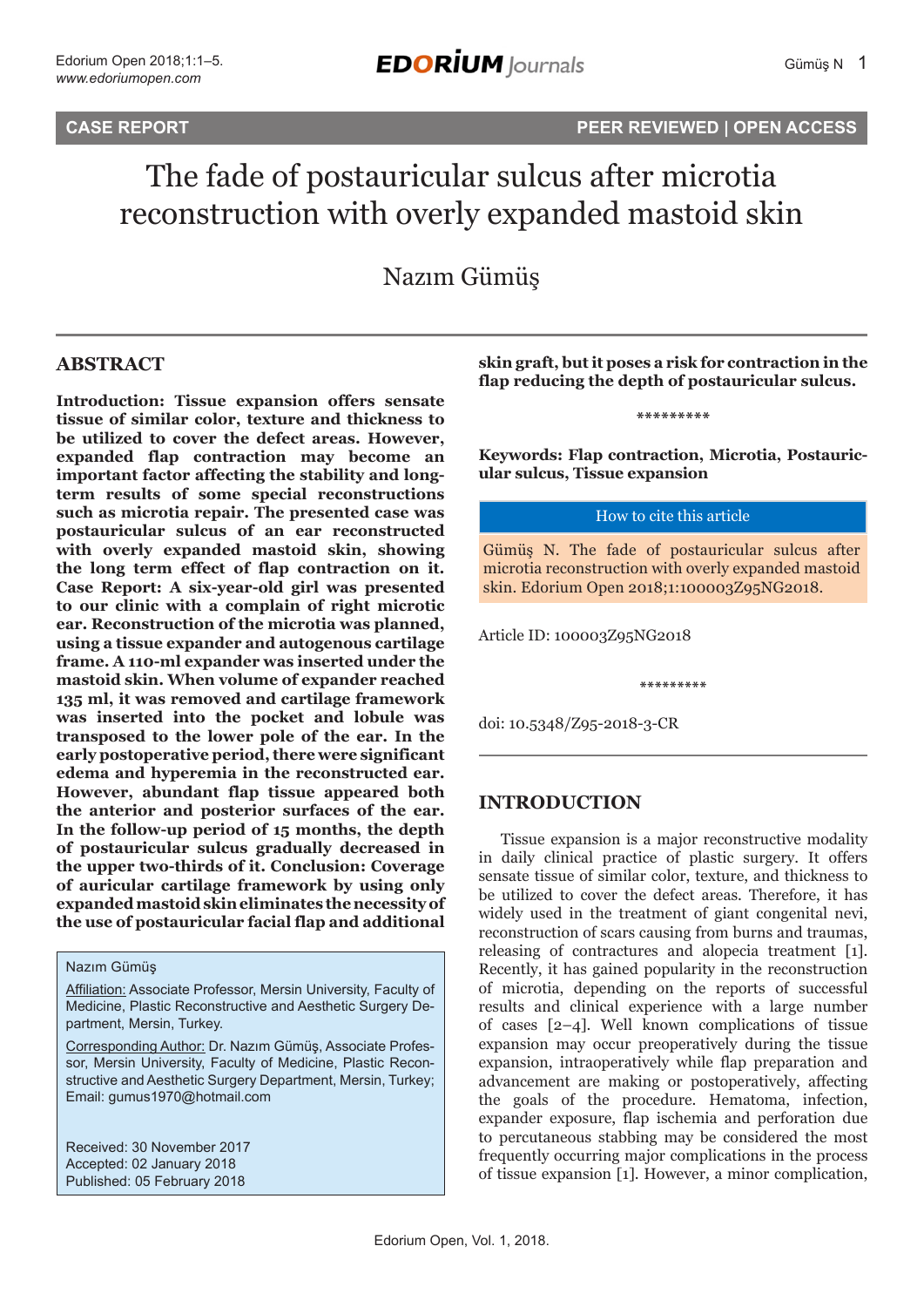expanded flap contraction may become an important factor affecting the stability and long-term results of some special reconstructions such as microtia repair. As flap contraction begins with the removal of expander and continues until wound healing completes, it interacts constantly with the shape and projection of reconstructed ear in the postoperative period. Presented here was postauricular sulcus of an ear reconstructed with overly expanded mastoid skin, showing the long-term effect of flap contraction on it.

# **CASE REPORT**

A six-year-old girl was presented to our clinic complaining of right microtic ear. On examination, it was observed that she had a lobule type microtia. For the reconstruction of her microtia, tissue expansion was planned to cover autogenous cartilage frame within three stage. The first stage was placement of a rectangular tissue expander under the mastoid skin. The second stage consisted of removal of expander, placement of autogenous cartilage frame and lobule transposition. The final stage was tragus and concha reconstruction.

In the first operation, an approximately 2 cm incision was made into the remnants of microtic ear. Then subcutaneous dissection started under the mastoid region including hairless skin and hair bearing scalp to create a sufficient pocket for the implantation of expander. After meticulous hemostasis, a 110 ml quadrangular shaped expander was inserted and its valve was placed beneath the temporal skin. A negative pressure drain was also applied to the pocket. Ten days later, expander inflation started and was carried out once a week using 10–15 ml saline solution injection each time. When volume of expander reached 135 ml, expansion was finished and one month interval was given to provide a static phase for expansion (Figure 1).

In the second operation, seventh and eighth right costal cartilages were harvested and carved. Main block, helix and antihelix were created, and then a crescent shaped cartilage was added beneath the anterior margin of the main block to enhance projection of the frame. Afterwards, expander was removed and capsule of the flap was trimmed to reduce the magnitude of possible flap contraction. Cartilage framework was inserted into the pocket and anterior and posterior skin surfaces of the reconstructed ear were anchored each other continuously on the three lines where were scaphal sulcus, conchal scaphal margin and deep conchal area. The last suture line was located between the deep concha and the deepest area of post auricular sulcus (Figure 2). These sutures fixed the ear to the fascia of the mastoid region and avoided collecting blood and seroma between the skin and cartilage. After the transposition of lobul, a suction drain was placed into the pocket.

In the early postoperative period, there were significant edema and hyperemia in the reconstructed ear, hiding the anatomical landmarks of cartilage frame. However, abundant flap tissue appeared both the anterior and posterior surfaces of the ear. Postauricular sulcus was deep enough (Figure 2). During the first month, edema subsided and prominences of frame became more apparent. Meanwhile, abundancy of flap lost due to the contraction of flap. At about two months after the intervention, all sutures removed. In the follow-up period of 15 months, the depth of postauricular sulcus gradually decreased in the upper two-thirds of it except for the back of lobule (Figure 3). In the postoperative 15 months, depth of sulcus remained only a few millimeters, needing postauricular sulcus reconstruction besides elevation of the ear from the mastoid region (Figure 4). The third stage of reconstruction involving tragus and concha reconstruction could not be performed, as parents of child did not want another intervention.



Figure 1: Appearance of expanded mastoid skin with a quadrangular shaped tissue expander.



Figure 2: Intraoperative view of reconstructed ear. Note that there was abundant flap tissue all around the ear (A) Lateral view and (B) Posterior view.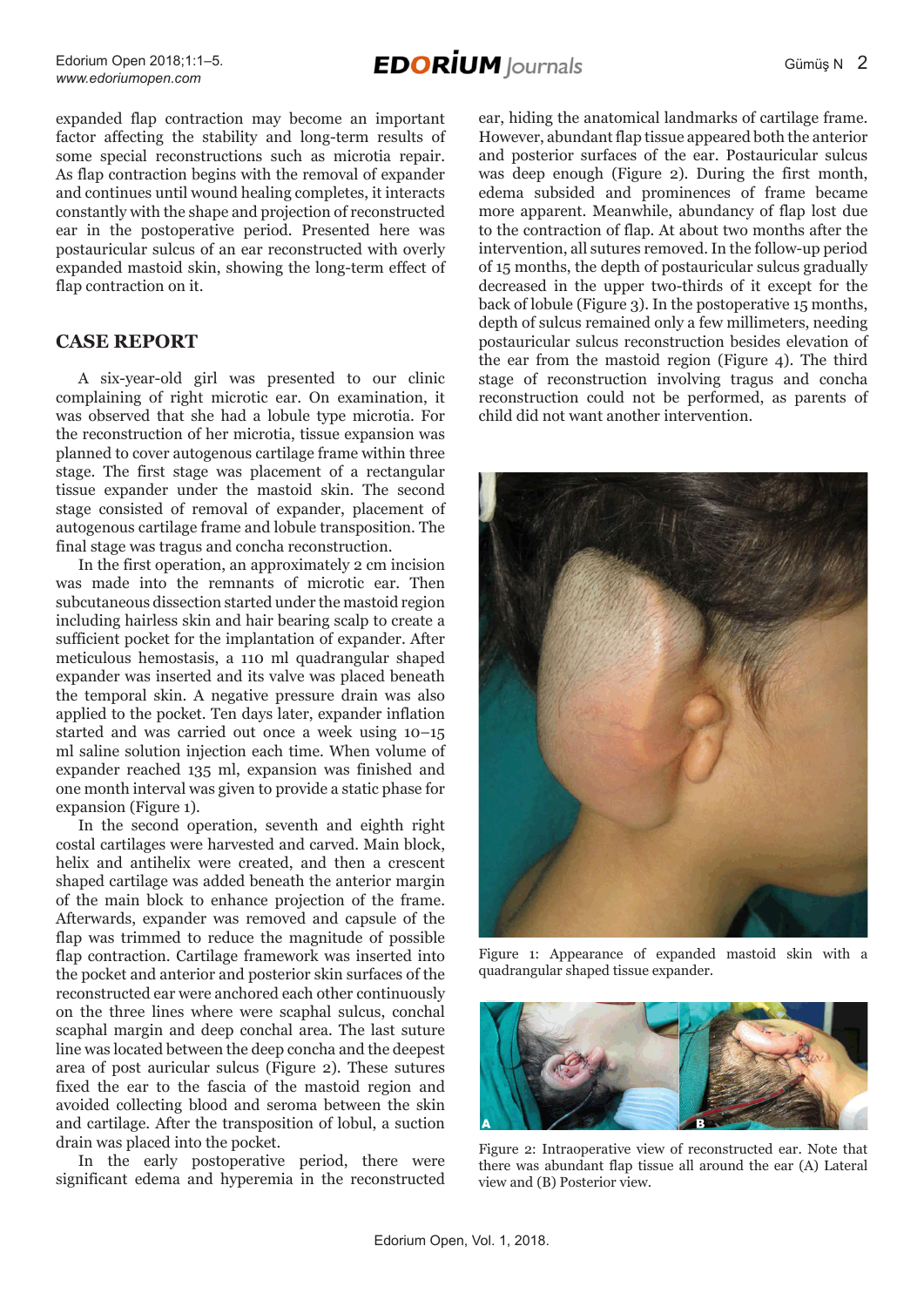# **EDORIUM** Journals





Figure 3: Appearance of the ear six months after the intervention. There was a decrease in the postauricular sulcus; however, its depth seemed to be enough (A) Posterior view and (B) Lateral view.



Figure 4: View of the ear 15 months after the intervention. Note that postauricular sulcus remained only a few millimeters in depth due to flap contraction, needing sulcus reconstruction (A) Lateral view and (B) Posterior view.

## **DISCUSSION**

Tissue expansion of retroauricular skin has gained popularity in microtia reconstruction in the last years, as skin expansion can produce sufficient retroauricular skin which is needed for covering the cartilage framework. It is capable of eliminating or reducing the need for skin grafts, temporal facia flaps and retroauricular fascial flaps, so many surgeons have increasingly preferred one of the tissue expansion methods of mastoid skin. Volume and shape of the tissue expander utilized in this region vary in accordance to the used techniques and the amount of skin needed for draping the cartilage frame. In some techniques, 50–90 ml expansion of skin may be considered as sufficient volume for reconstruction, as these use an additional postauricular facial flap to cover the posterior surface of the framework [5–7]. In the other

approaches, there is a need for the inflation of expander over 100 ml in order to drape the cartilage frame by using only expanded flap [8]. Whichever expansion method is used for increasing the postauricular skin, it provides an adequate, excellent-quality skin envelope for a successful ear reconstruction.

Complications of tissue expansion in the mastoid skin have been described clearly. Hematoma, exposure of tissue expander, dehiscence of incision, skin necrosis, extrusion of the stainless steel wire or sutures, infection, exposure of cartilage and hypertrophic scars have been mentioned in detail in many studies on microtia reconstruction with expansion, whose treatment modalities have also been well defined [7–10]. Although flap contraction is a well-known result of tissue expansion, its effect on the reconstructed ear has been less discussed in the studies among which only a few ones noted flap contraction in the texts [5–7]. There is no study including the cases of flap contraction after ear reconstruction in literature. In our opinion, flap contraction may be considered as a main factor being capable of changing the shape of ear with time, as it has a decreasing but continuous and longterm effect on the reconstructed ear. It has been shown that during expansion, although there is a 63% increase in expanded flap with a particular expander, this provides only a 30% increase after elevation and inset of the flap. This increase in flap dimensions can be provided for a three-month or four-month period. The 56% decrease in the flap probably results from contraction of the expanded skin [11]. Tissue expansion in the mastoid area is performed by using the general principles of tissue expansion except for the slow inflation and static phase to obtain enough skin expansion to drape cartilage framework. Chen reconstructed microtia using the expansion technique in combination with one month of consolidation phase to reduce the severity of flap contraction [8]. As a result, he did not note any signs of flap contraction. We used similar expansion method in which expander volume reached 135 ml, but encountered significant flap contracture decreasing the depth of cranioauricular sulcus.

Zhang reported 448 microtia ears reconstructed with expanded retroauricular skin and fascia flap. Although in his technique, expanded skin flap mainly draped the anterior surface of the framework, he mentioned the contracture of the thick fibrous capsule formed adjacent to the tissue expander. For the management of capsule fibrosis, in patients with thin capsule, partial resection at distal part of the flap was recommended and in cases with thick capsule, all capsular fibrous tissue was removed and separated from the subcutaneous tissue [5]. However, there was no information on the effect of flap contraction on the cases in the article. In the contrary, in our presented case, although all capsular tissue was removed, significant flap contraction occurred at the postauricular sulcus in the long-term follow-up. It seems that this intervention was not enough to prevent severe flap contraction.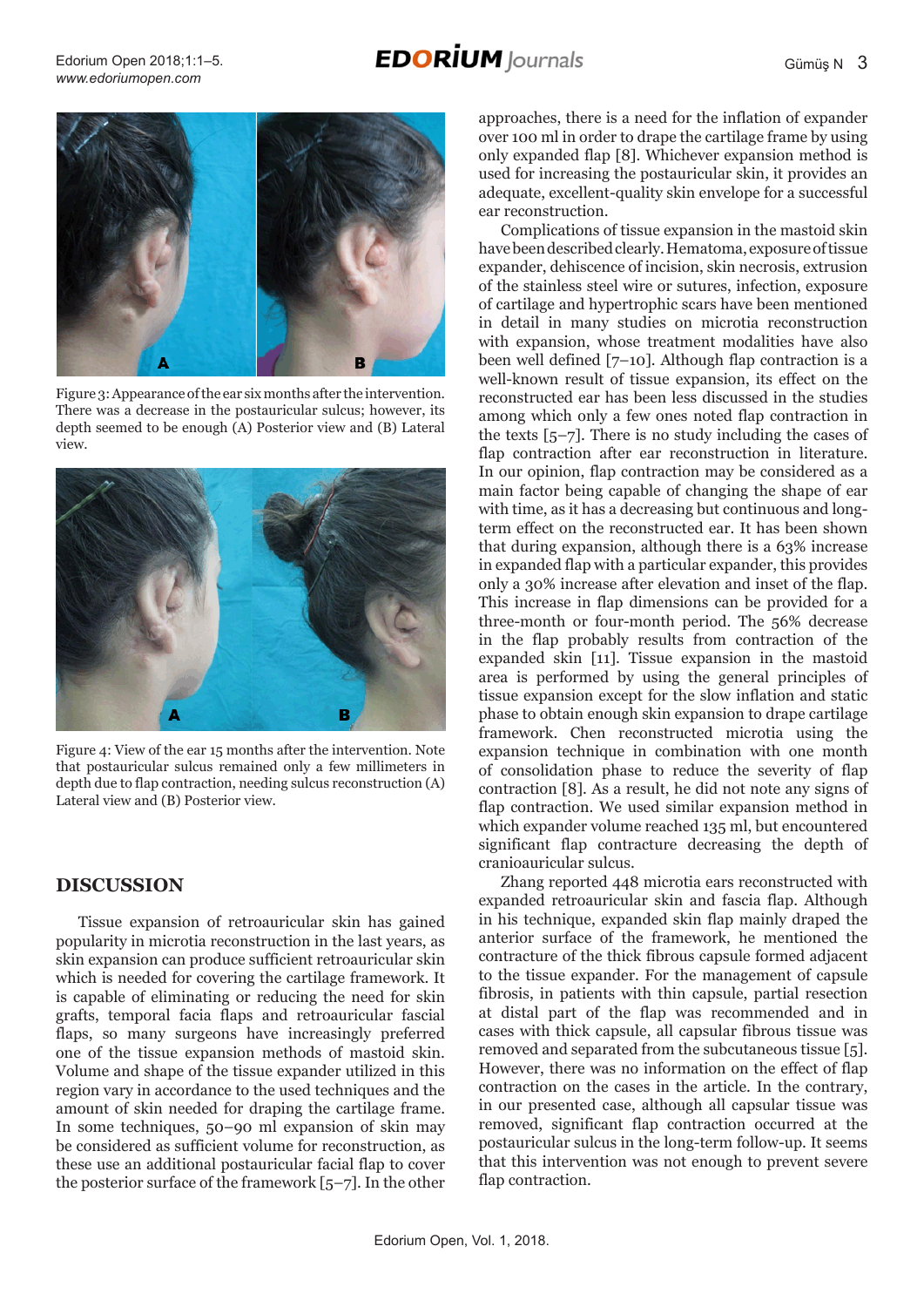Pan presented the experience in 368 patients with microtia [9]. Apart from our approach, in this study expanded skin flap covered the whole anterior surface of the cartilage framework and the fascial flap draped over the posterior surface of the cartilage frame. As a result, it was emphasized that reconstructed ears of four cases lacked detail because of thick fibrous tissue between the skin flap and the cartilage framework, which contributed to hematoma accumulation. In our opinion, this may be related to the flap contraction.

Xiaobo reported the experience on post-traumatic ear reconstruction using a postauricular fascial flap combined with an expanded skin flap in 91 cases and any knowledge was not given about flap contraction [12].

Dashan presented their technique in which an expanded skin flap to cover the anterior surface of the framework and the fascial flap for the posterior surface were used [6]. While there was no experience mentioned about flap contraction in this article, some technical recommendations were given for avoiding the contractile forces of expanded skin and facial flaps. The information suggest that expanded flap contraction may affect the reconstructed ear.

Jiang used the expanded skin flap and retroauricular fascia flap in microtia reconstruction and emphasized that if the reconstruction were to take place at 1st month, significant shrinkage would be noted, so allowing the additional month to sustain the expansion reduced the flap contraction [7]. This opinion suggested that the author has experience with expanded flap contraction as did we.

The expansion of postauricular skin provides abundant and excellent skin for microtia reconstruction; however, it is capable of leading some complications related to directly either rapid or slow contraction of the expanded flap. Early or rapid contraction of flap may cause difficulty in draping the cartilage frame in the operation, but slow contraction of flap occurring along the postoperative a few months, can distort the auricle shape, hide the prominence of frame or make contracture in the postauricular sulcus, affecting the final shape of the ear as well as the number of the revisions. It seems that magnitude of the flap contraction, determines the shape and projection of the ear and alters the depth of the cranioauricular sulcus when posterior surface of cartilage frame is covered by an expended flap. A mild flap contraction results in good coverage of cartilage frame, moderate one makes ear structures less prominent and severe contraction which is possibly the least frequently occurring type of it, may cause distortion in the ear or insignificant view of ear structures or decrease in postauricular sulcus depth.

## **CONCLUSION**

Coverage of auricular cartilage framework by using only expanded mastoid skin eliminates the necessity of the use of postauricular facial flap and additional skin graft, but it poses a risk for contraction in the flap reducing the depth of postauricular sulcus.

# **REFERENCES**

- 1. LoGiudice J, Gosain AK. Pediatric tissue expansion: Indications and complications. J Craniofac Surg 2003 Nov;14(6):866-72.
- 2. Park C. Subfascial expansion and expanded two-flap method for microtia reconstruction. Plast Reconstr Surg 2000 Dec;106(7):1473–87.
- 3. Tanino R, Miyasaka M. Reconstruction of microtia using tissue expander. Clin Plast Surg 1990 Apr;17(2):339–53.
- 4. Hata Y, Umeda T. Reconstruction of congenital microtia by using a tissue expander. J Med Dent Sci 2000 Jun;47(2):105–16.
- 5. Zhang Q, Quan Y, Su Y, Shi L, Xie Y, Liu X. Expanded retroauricular skin and fascial flap in congenital microtia reconstruction. Ann Plast Surg 2010 Apr;64(4):428–34.
- 6. Dashan Y, Haiyue J, Qinghua Y, et al. Technical innovations in ear reconstruction using a skin expander with autogenous cartilage grafts. J Plast Reconstr Aesthet Surg 2008;61 Suppl 1:S59–69.
- 7. Jiang H, Pan B, Lin L, Cai Z, Zhuang H. Ten-year experience in microtia reconstruction using tissue expander and autogenous cartilage. Int J Pediatr Otorhinolaryngol 2008 Aug;72(8):1251–9.
- 8. Chen Z, Zhang W, Huang J, Ren J, Zhu Y. Exceedingly expanded retroauricular flaps for microtia reconstruction. J Plast Reconstr Aesthet Surg 2011 Nov;64(11):1448–53.
- 9. Pan B, Jiang H, Guo D, Huang C, Hu S, Zhuang H. Microtia: Ear reconstruction using tissue expander and autogenous costal cartilage. J Plast Reconstr Aesthet Surg 2008;61 Suppl 1:S98–103.
- 10. Jing C, Hong-Xing Z. Partial necrosis of expanding postauricular flaps during auricle reconstruction: Risk factors and effective management. Plast Reconstr Surg 2007 May;119(6):1759–66.
- 11. Vander Kolk CA, McCann JJ, Knight KR, O'Brien BM. Some further characteristics of expanded tissue. Clin Plast Surg 1987 Jul;14(3):447–53.
- 12. Xiaobo Y, Haiyue J, Hongxing Z, Bo P, Lei L. Posttraumatic ear reconstruction using postauricular fascial flap combined with expanded skin flap. J Plast Reconstr Aesthet Surg 2011 Sep;64(9):1145–51.

#### **\*\*\*\*\*\*\*\*\***

#### **Author Contributions**

Nazım Gümüş – Substantial contributions to conception and design, Acquisition of data, Analysis and interpretation of data, Drafting the article, Revising it critically for important intellectual content, Final approval of the version to be published

#### **Guarantor of Submission**

The corresponding author is the guarantor of submission.